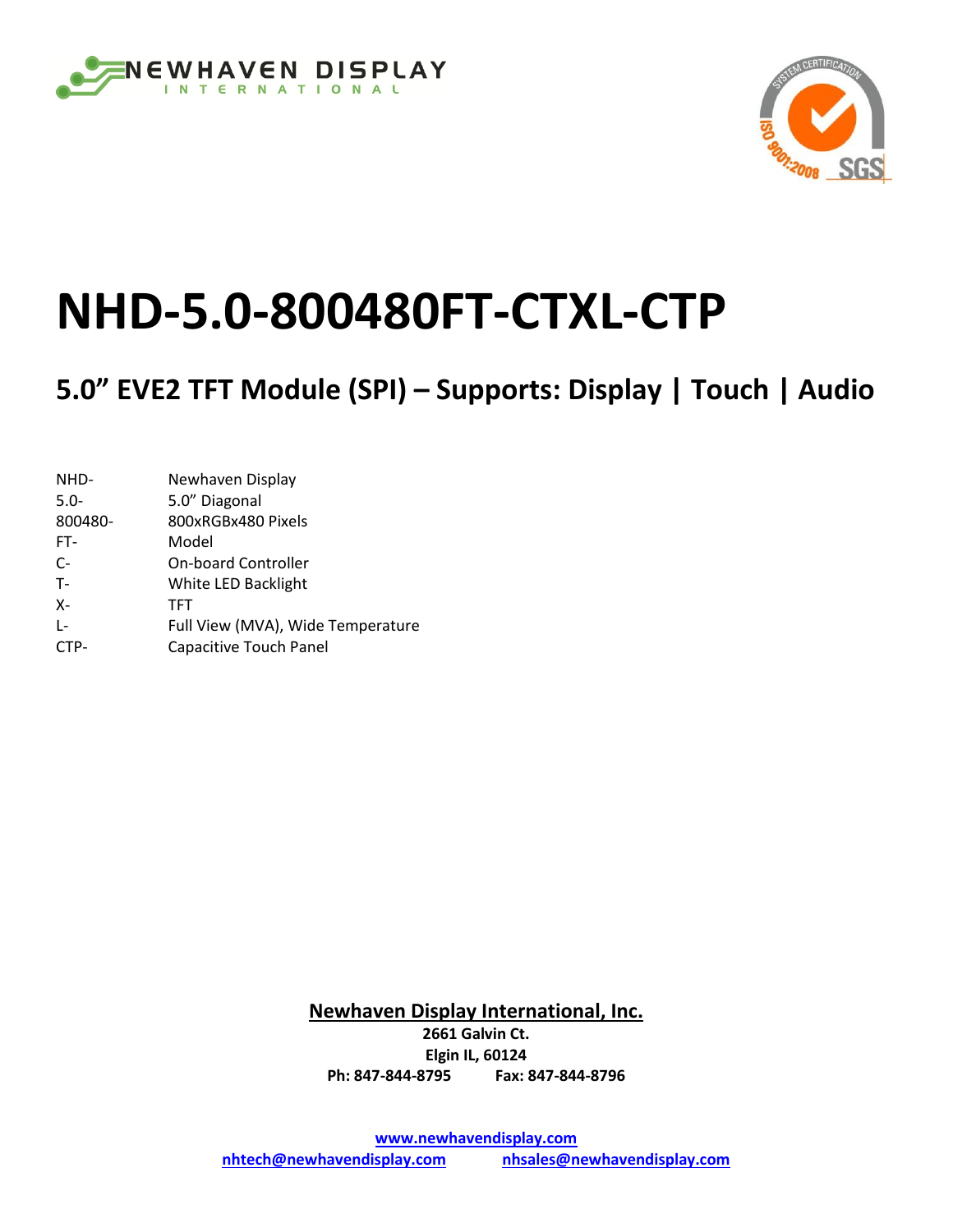#### **Document Revision History**

| <b>Revision</b>          | Date    | <b>Description</b>     | <b>Changed by</b> |
|--------------------------|---------|------------------------|-------------------|
| $\overline{\phantom{0}}$ | 9/27/17 | <b>Initial Release</b> | <b>PB. ML</b>     |

#### **Functions and Features**

- **5.0" Premium EVE2 TFT Module w/ Capacitive Touch**
- **On-board FTDI/Bridgetek FT813 Embedded Video Engine (EVE2)**
- **Supports Display, Touch, Audio**
- **SPI Interface (D-SPI/Q-SPI modes available)**
- **1MB of Internal Graphics RAM**
- **•** Built-in Scalable Fonts
- **24-bit True Color, 800x480 Resolution (WVGA)**
- **Supports Portrait and Landscape modes**
- **High Brightness (415 cd/m²)**
- **On-board ON Semiconductor FAN5333BSX High Efficiency LED Driver w/ PWM**
- **4x Mounting Holes, enabling standard M3 or #6-32 screws**
- **Open-Source Hardware, Engineered in Elgin, IL (USA)**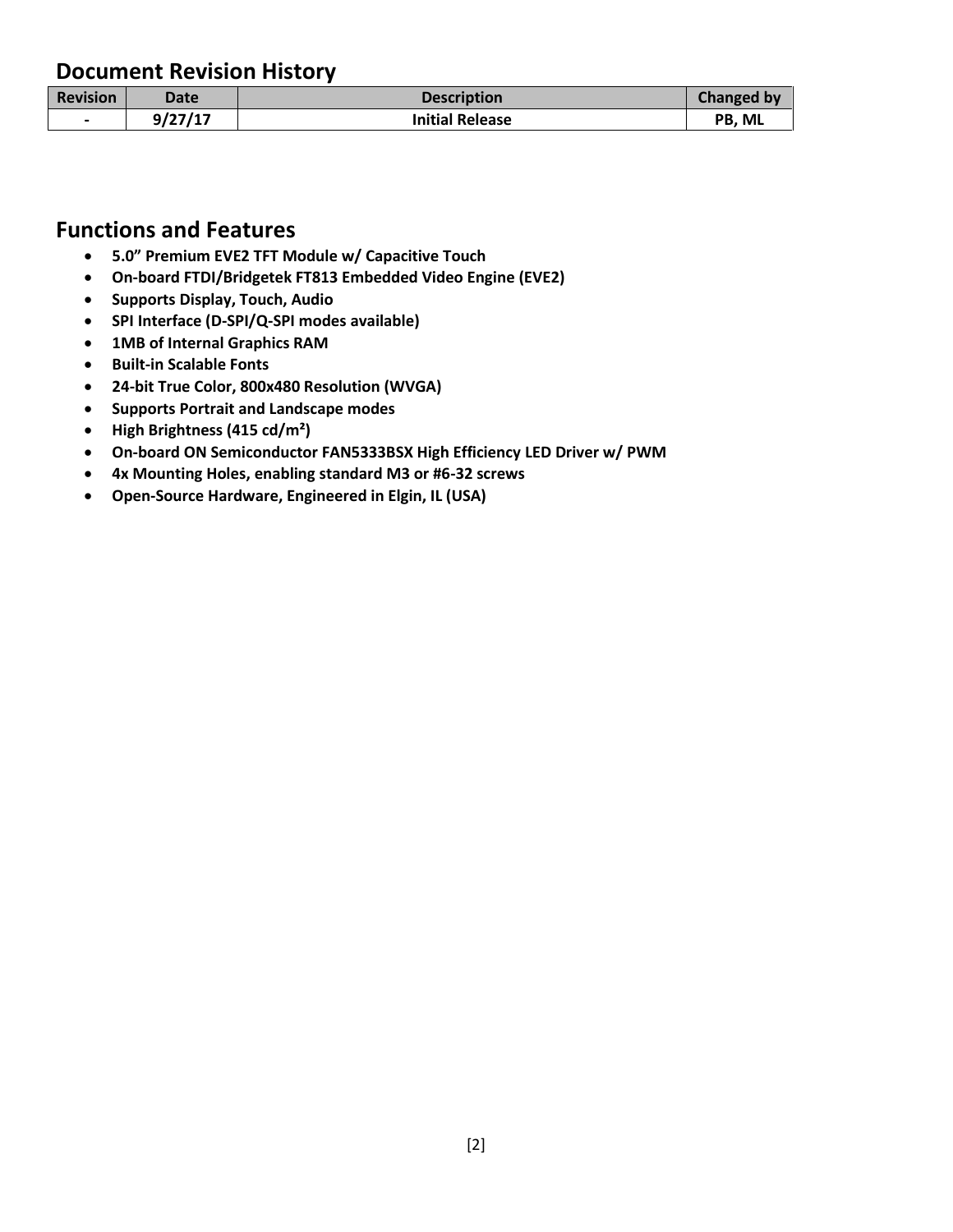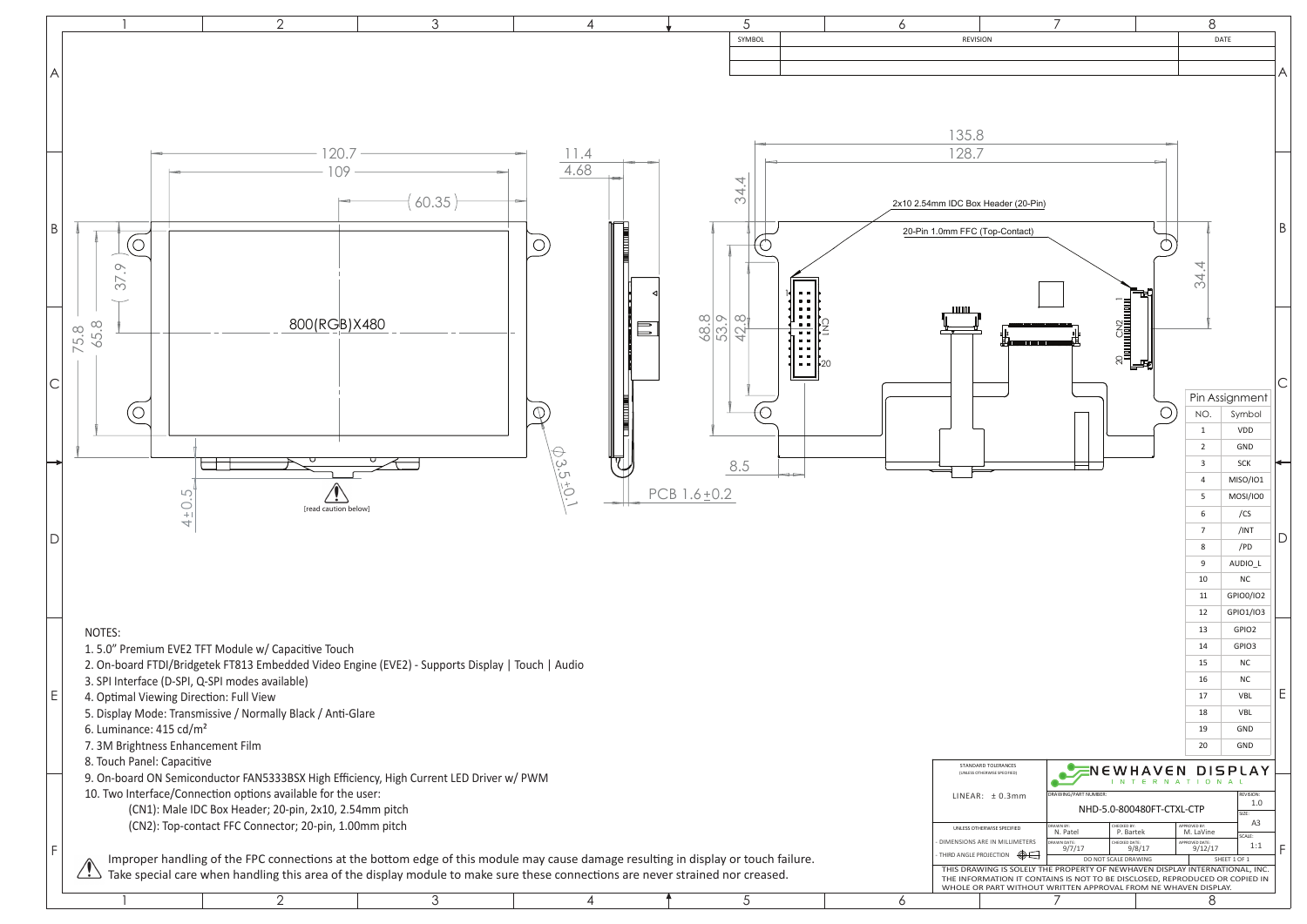

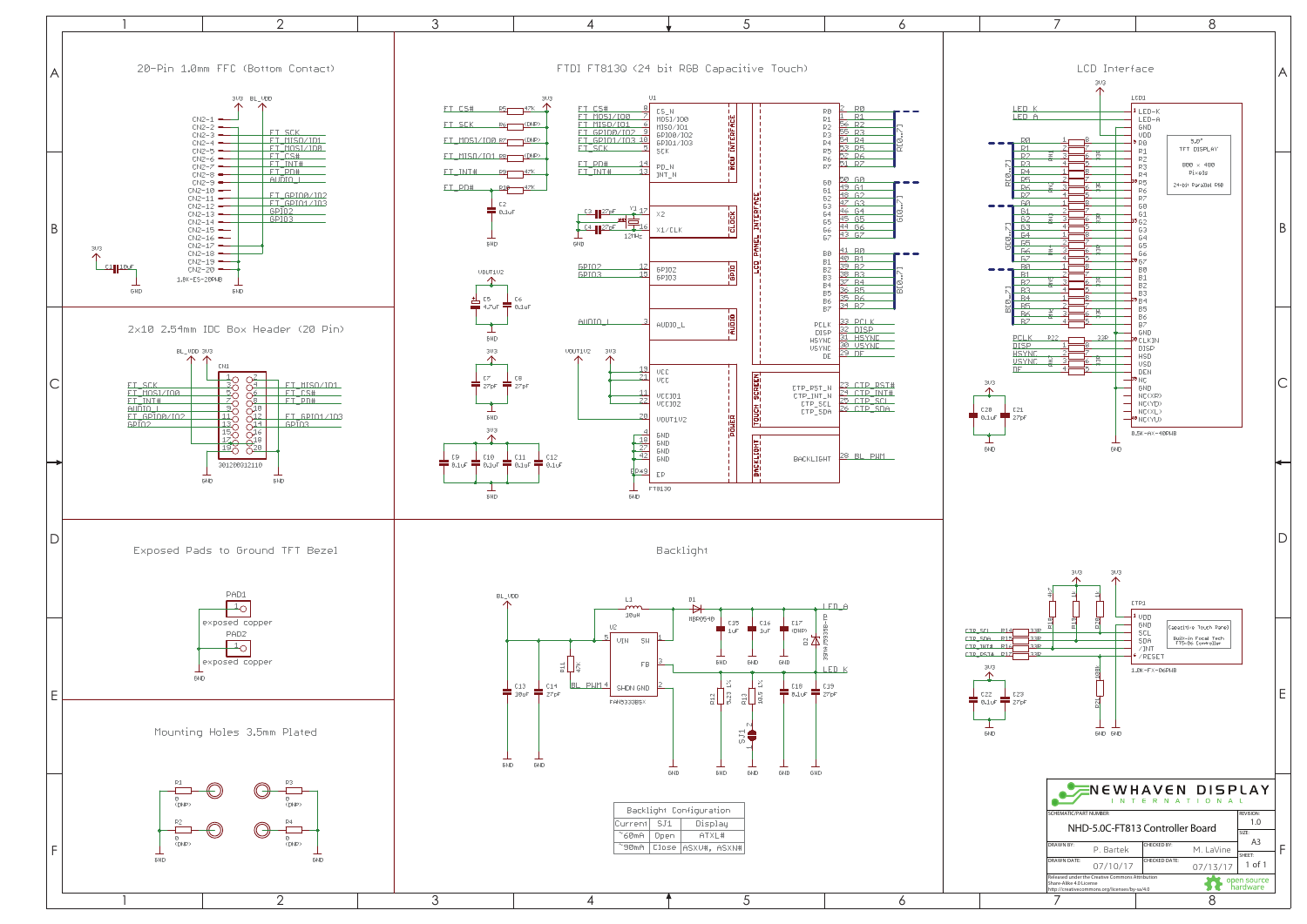#### **Pin Description**

| Pin No.       | <b>Symbol</b>     | <b>External Connection</b> | <b>Function Description</b>                          |
|---------------|-------------------|----------------------------|------------------------------------------------------|
| 1             | <b>VDD</b>        | Power Supply               | Input Voltage for TFT and FT81x (3.3V)               |
| $\mathcal{L}$ | <b>GND</b>        | Power Supply               | Ground                                               |
| 3             | <b>SCK</b>        | <b>MCU</b>                 | SPI Clock (Input)                                    |
| 4             | MISO/IO1          | <b>MCU</b>                 | SPI MISO (Output) / Quad-SPI mode: SPI data line 1   |
| 5             | MOSI/IO0          | MCU                        | SPI MOSI (Input) / Quad-SPI mode: SPI data line 0    |
| 6             | /CS               | <b>MCU</b>                 | SPI Chip Select (Input), Active LOW                  |
| 7             | /INT              | <b>MCU</b>                 | Interrupt to host (Output), Active LOW               |
| 8             | /PD               | <b>MCU</b>                 | Power Down control (Input), Active LOW               |
| 9             | AUDIO L           | Filter/Amplifier           | Audio PWM out (Output)                               |
| 10            | N.C.              |                            | No Connect                                           |
| 11            | GPIO0/IO2         | <b>MCU</b>                 | General Purpose IO0 / SPI Quad mode: SPI data line 2 |
| 12            | GPIO1/IO3         | MCU                        | General Purpose IO1 / SPI Quad mode: SPI data line 3 |
| 13            | GPIO <sub>2</sub> | <b>MCU</b>                 | General Purpose IO2                                  |
| 14            | GPIO3             | <b>MCU</b>                 | General Purpose IO3                                  |
| $15 - 16$     | N.C.              |                            | No Connect                                           |
| $17 - 18$     | VBL.              | Power Supply               | Input Voltage for LED Backlight Driver (3.3V/5V)     |
| $19 - 20$     | <b>GND</b>        | Power Supply               | Ground                                               |

**CN1:** Male IDC Box Header - 20-Pin, 2x10, 2.54mm pitch.

**CN2:** FFC Connector - 20-Pin, 1.0mm pitch, Top-contact.

**NOTICE:** It is not recommended to apply power to the board without a display connected. Doing so may result in a damaged LED driver circuit. Newhaven Display does not assume responsibility for failures due to this damage.

#### **Controller Information**

This EVE2 TFT Module is powered by the FTDI/Bridgetek FT813 Embedded Video Engine (EVE2). To view the full FT81x specification, please download it by accessing the link below: [http://www.ftdichip.com/Support/Documents/DataSheets/ICs/DS\\_FT81x.pdf](http://www.ftdichip.com/Support/Documents/DataSheets/ICs/DS_FT81x.pdf)

#### **Display Information**

| <b>Part Number</b>         | <b>Display Type</b> | <b>Luminance Rating</b> | <b>Viewing Angle</b> | <b>Interface</b> |
|----------------------------|---------------------|-------------------------|----------------------|------------------|
| NHD-5.0-800480TF-ATXL#-CTP | Premium MVA         | 415 cd/ $m2$            | 75° all angles       | 24-Bit RGB       |

This product consists of the above TFT display assembled with a PCB which supports all the features of this module. For more details on the TFT display itself, please download the specification at: <http://www.newhavendisplay.com/specs/NHD-5.0-800480TF-ATXL-CTP.pdf>

## **Arduino Application**

If using or prototyping this EVE2 TFT Module with the low-cost, widely popular Arduino platform we highly recommend using our Arduino shield, the NHD-FT81x-SHIELD. Not only does the NHD-FT81x-SHIELD provide seamless connectivity and direct software compatibility for the user, but it also comes with the following useful features on-board:

- logic level shifters to allow the 5V Arduino to communicate with the 3.3V FT81x
- regulators to allow the Arduino to output more current to the EVE2 TFT Module
- audio filter/amplifier circuit to utilize the EVE2 TFT Module's audio output signal
- microSD card slot, which allows expandable storage for data such as images, video, and audio to be stored.

Please visit the NHD-FT81x-SHIELD product webpage for more info.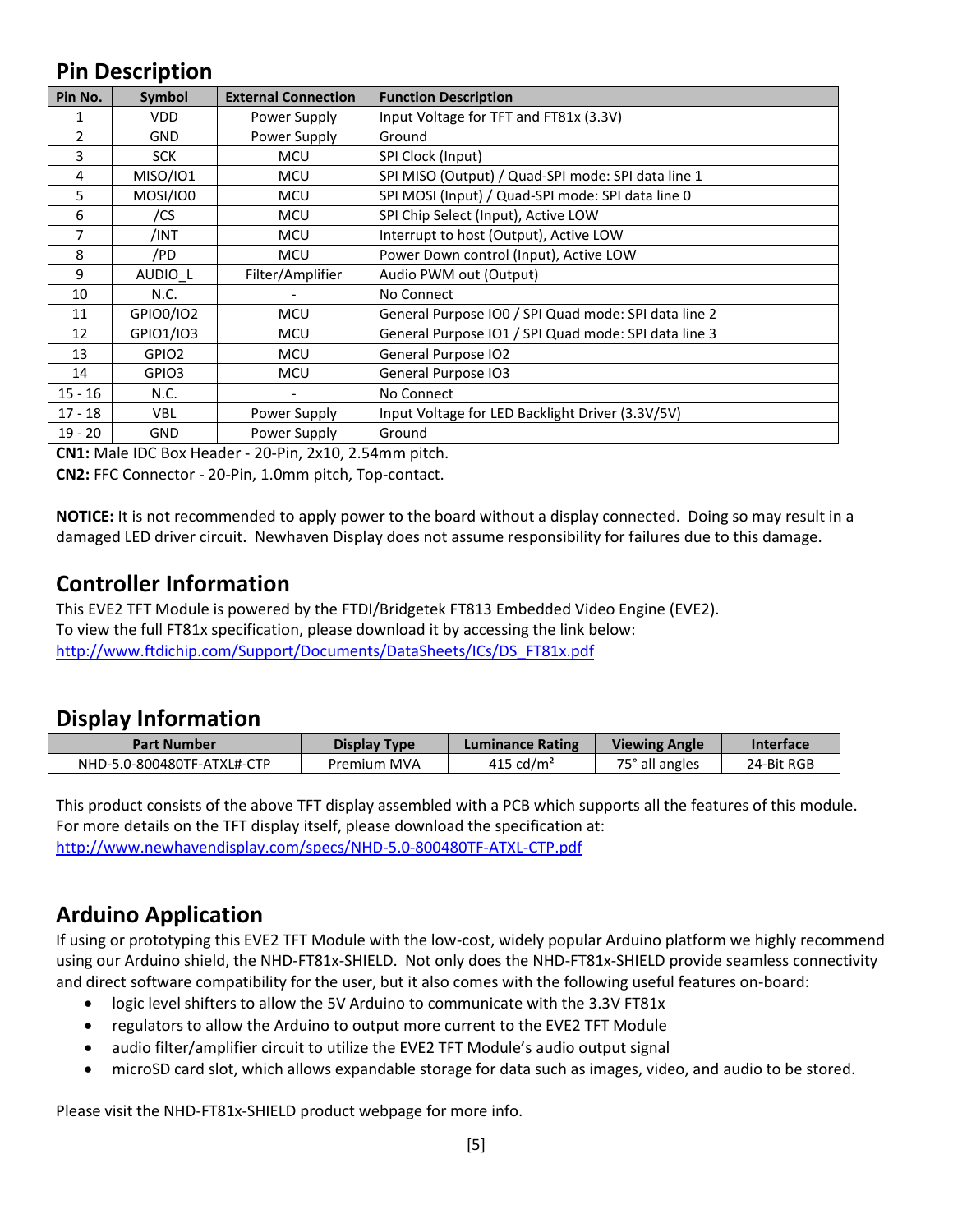#### **Electrical Characteristics**

| <b>Item</b>                             | Symbol                 | <b>Condition</b>             | Min.                     | Typ.                     | Max.                     | <b>Unit</b> |
|-----------------------------------------|------------------------|------------------------------|--------------------------|--------------------------|--------------------------|-------------|
| <b>Operating Temperature Range</b>      | Top                    | Absolute Max                 | $-20$                    | -                        | $+70$                    | °C          |
| <b>Storage Temperature Range</b>        | $T_{ST}$               | Absolute Max                 | $-30$                    |                          | $+80$                    | °C          |
| Supply Voltage                          | V <sub>DD</sub>        | $\qquad \qquad$              | 3.0                      | 3.3                      | 3.6                      | V           |
| <b>Supply Current</b>                   | <b>I</b> <sub>DD</sub> | $V_{DD} = 3.3V$              | $\overline{\phantom{0}}$ | 100                      | $\overline{\phantom{a}}$ | mA          |
| "H" Level Input                         | V <sub>IH</sub>        | $\qquad \qquad \blacksquare$ | 2.0                      |                          |                          | v           |
| "L" Level Input                         | VIL                    |                              |                          | $\overline{\phantom{0}}$ | 0.8                      | v           |
| "H" Level Output                        | Vон                    | $\overline{\phantom{a}}$     | $V_{DD} - 0.4$           | $\overline{\phantom{0}}$ | $\overline{\phantom{a}}$ | v           |
| "L" Level Output                        | Vol                    | $\overline{\phantom{a}}$     | $\overline{\phantom{0}}$ | $\overline{\phantom{0}}$ | 0.4                      | v           |
|                                         |                        |                              |                          |                          |                          |             |
| Supply Voltage for LED Backlight Driver | $V_{BL}$               | ٠                            | 2.8                      | 3.3                      | 5.5                      | v           |
|                                         | <b>I</b> BL            | $V_{BL}$ = 3.3V              |                          | 590                      |                          | mA          |
| Supply Current for LED Backlight Driver | <b>I</b> BL            | $V_{BL}$ = 5.0V              |                          | 260                      |                          | mA          |
| <b>Backlight PWM Frequency</b>          | f <sub>rwm</sub>       |                              | 250                      |                          | 1000                     | Hz          |

## **Optical Characteristics**

|                              | <b>Item</b>   |               | Symbol      | <b>Condition</b>       | Min. | Typ. | Max.              | Unit     |
|------------------------------|---------------|---------------|-------------|------------------------|------|------|-------------------|----------|
| Optimal<br>Viewing<br>Angles | Top<br>Bottom |               | $\phi$ Y+   |                        |      | 75   |                   | ο        |
|                              |               |               | φΥ-         |                        |      | 75   |                   | O        |
|                              | Left          |               | $\theta$ X- | $CR \ge 10$            |      | 75   |                   | O        |
|                              | Right         |               | $\theta X+$ |                        |      | 75   |                   | $\Omega$ |
| <b>Contrast Ratio</b>        |               | CR.           |             |                        | 350  |      |                   |          |
| Luminance                    |               | Ly            |             | 330                    | 415  |      | cd/m <sup>2</sup> |          |
| Response Time                |               | $Rise + Fall$ | $T_R + T_F$ | $T_{OP} = 25^{\circ}C$ |      | 20   | 30                | ms       |

#### **Capacitive Touch Panel Material Characteristics**

| <b>Property</b>             | Value          | Unit |
|-----------------------------|----------------|------|
| IC                          | FT5306DE4      |      |
| <b>ITO Glass thickness</b>  | 0.55           | mm   |
| <b>Cover Lens Thickness</b> | 0.70           | mm   |
| Surface Hardness            | $\geq 6$       | н    |
| Light transmission          | ≥83%           |      |
| <b>Operating Humidity</b>   | 20~90          | RH   |
| <b>Storage Humidity</b>     | $20^{\circ}90$ | RH   |

## **Backlight Driver Configuration**

The Backlight Driver Enable signal is connected to the FT81x backlight control pin. This signal is controlled by two registers: REG\_PWM\_HZ and REG\_PWM\_DUTY. **REG\_PWM\_HZ** specifies the PWM output frequency – the range available on the FT81x is 250 to 10000Hz, however the on-board backlight driver's max PWM frequency is 1000Hz. Therefore, for proper use of the PWM function available on this module, the PWM frequency should not exceed 1000Hz. **REG\_PWM\_DUTY** specifies the duty cycle – the range is 0 to 128. A value of 0 turns the backlight completely off, while a value of 128 provides maximum backlight brightness.

For the above register definitions, please refer to pages 80-81 of the official FT81x Series Programmers Guide: [http://www.ftdichip.com/Support/Documents/ProgramGuides/FT81X\\_Series\\_Programmer\\_Guide.pdf](http://www.ftdichip.com/Support/Documents/ProgramGuides/FT81X_Series_Programmer_Guide.pdf)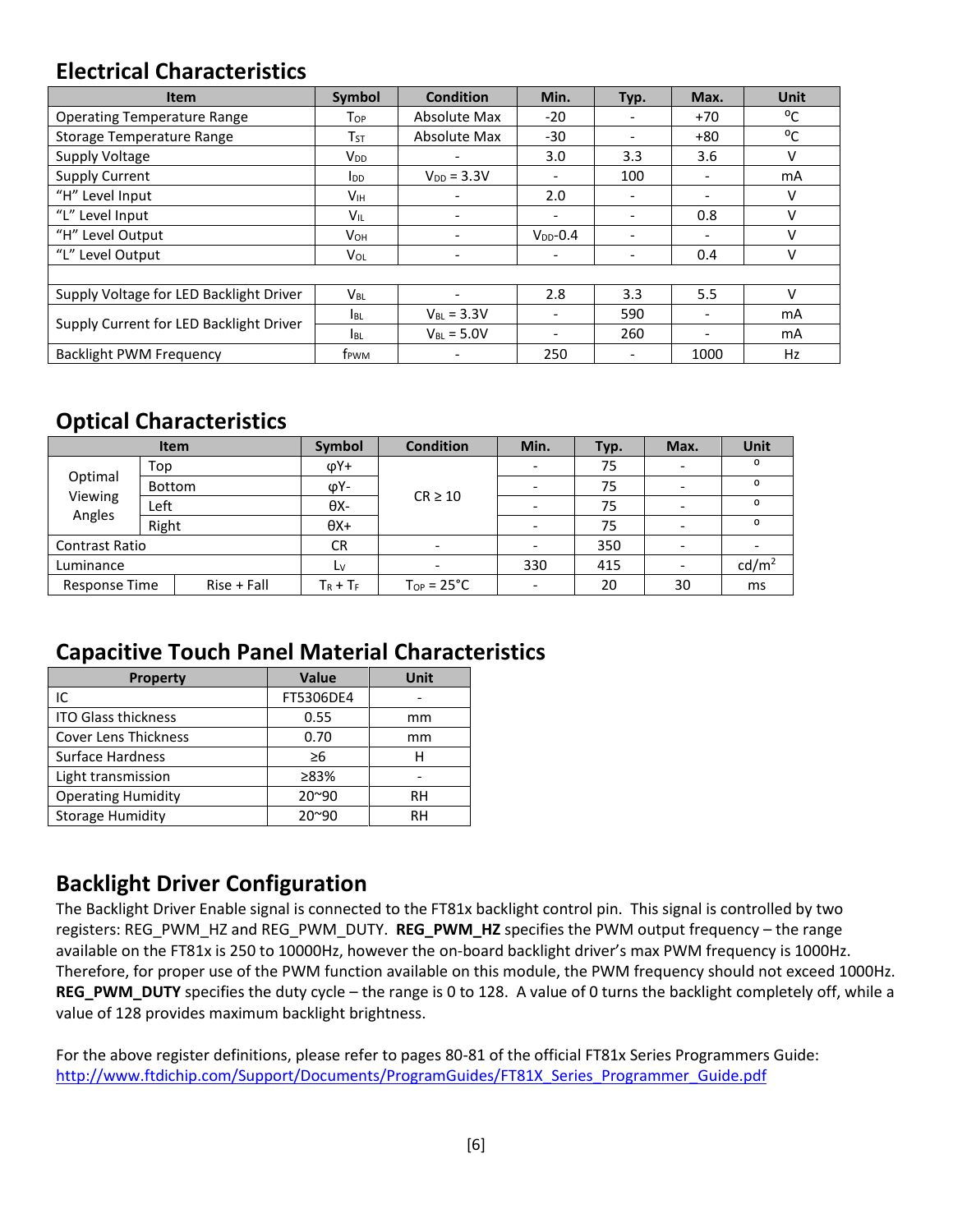## **FT81x Block Diagram**

FT81x with EVE (Embedded Video Engine) technology simplifies the system architecture for advanced Human Machine Interfaces (HMIs) by providing support for display, touch, and audio as well as an object oriented architecture approach that extends from display creation to the rendering of the graphics.



## **Serial Host Interface**

By default the SPI slave operates in the SINGLE channel mode with MOSI as input from the master and MISO as output to the master. DUAL and QUAD channel modes can be configured through the SPI slave itself. To change the channel modes, write to register REG\_SPI\_WIDTH. Please refer to the table below:

| REG_SPI_WIDTH[1:0] | <b>Channel Mode</b> | Data Pins          | <b>Max Bus Speed</b> |
|--------------------|---------------------|--------------------|----------------------|
| 00                 | SINGLE (default)    | MISO, MOSI         | 30MHz                |
| 01                 | <b>DUAL</b>         | 100.101            | 30MHz                |
| 10                 | QUAD                | 100, 101, 102, 103 | 25MHz                |
| ᆠ                  | Reserved            | -                  |                      |

For more details on the FT81x SPI interface, please refer to pages 13-15 of the official FT81x Datasheet: [http://www.ftdichip.com/Support/Documents/DataSheets/ICs/DS\\_FT81x.pdf](http://www.ftdichip.com/Support/Documents/DataSheets/ICs/DS_FT81x.pdf)

For the REG\_SPI\_WIDTH register definition, please refer to page 87 of the official FT81x Series Programmers Guide: [http://www.ftdichip.com/Support/Documents/ProgramGuides/FT81X\\_Series\\_Programmer\\_Guide.pdf](http://www.ftdichip.com/Support/Documents/ProgramGuides/FT81X_Series_Programmer_Guide.pdf)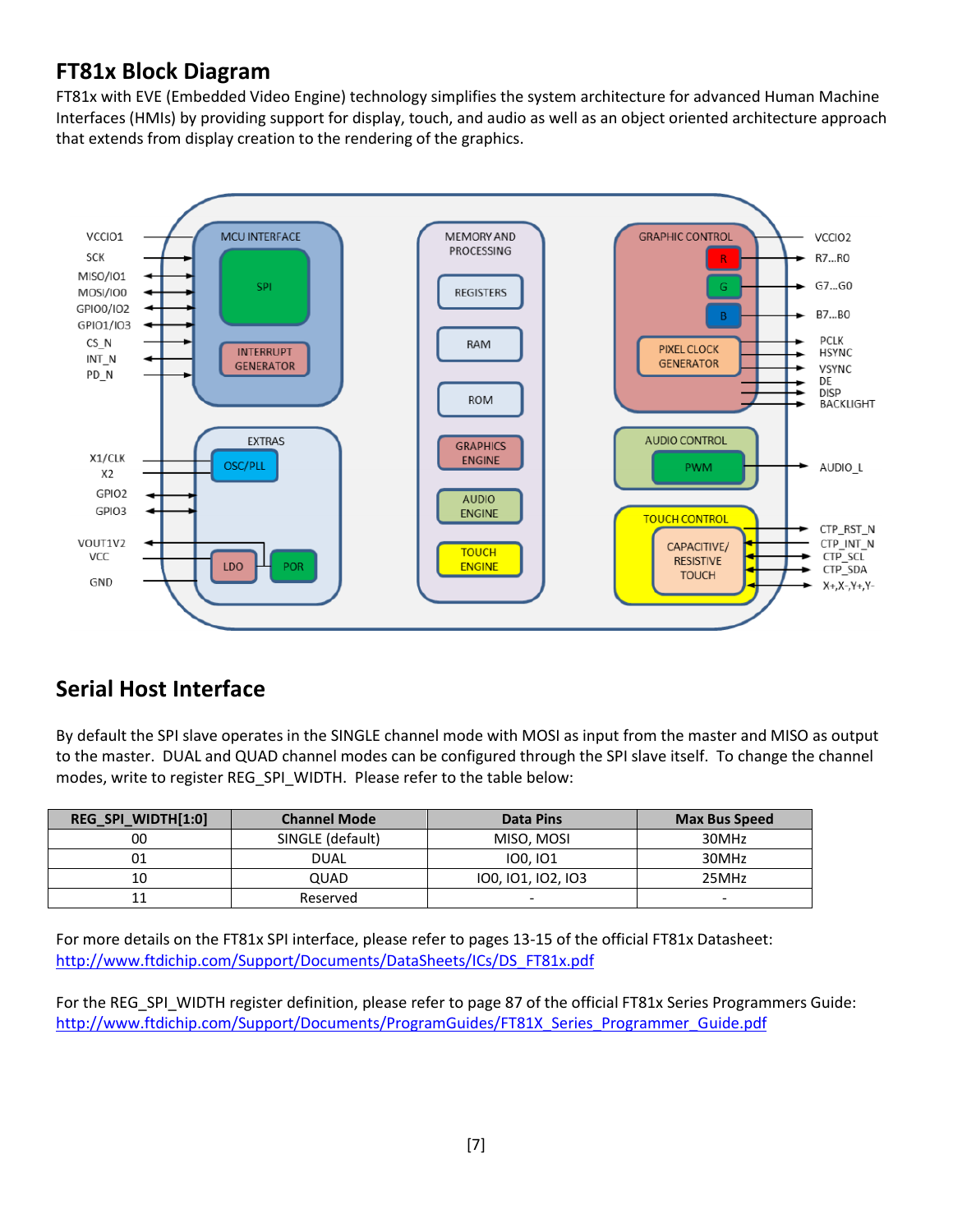## **TFT Timing Characteristics**

Shown below are the FT81x registers that control the TFT's timing (clock and sync signals), along with the values recommended to use for this EVE2 TFT Module:

| <b>Horizontal Timing</b> |       | <b>Vertical Timing</b> |       | <b>Clock Settings</b> |       |
|--------------------------|-------|------------------------|-------|-----------------------|-------|
| Register                 | Value | Register               | Value | <b>Register</b>       | Value |
| REG HSIZE                | 800   | REG VSIZE              | 480   | <b>REG PCLK</b>       |       |
| REG HCYCLE               | 928   | REG VCYCLE             | 525   | REG SWIZZLE           |       |
| REG HOFFSET              | 88    | REG VOFFSET            | 32    | REG PCLK POL          |       |
| REG HSYNCO               |       | REG VSYNCO             |       | REG CSPREAD           |       |
| REG HSYNC1               | 48    | REG VSYNC1             |       | <b>REG DITHER</b>     |       |

| <b>Clock Settings</b> |  |  |  |
|-----------------------|--|--|--|
|-----------------------|--|--|--|

| <b>Register</b>   | <b>Value</b> |
|-------------------|--------------|
| <b>REG PCLK</b>   | 2            |
| REG SWIZZLE       | ი            |
| REG PCLK POL      | ი            |
| REG CSPREAD       | 1            |
| <b>REG DITHER</b> |              |

#### **Graphics Engine**

The graphics engine executes the display list once for every horizontal line. It executes the primitive objects in the display list and constructs the display line buffer. The horizontal pixel content in the line buffer is updated if the object is visible at the horizontal line.

Main features of the graphics engine are:

- The primitive objects supported by the graphics processor are: lines, points, rectangles, bitmaps (comprehensive set of formats), text display, plotting bar graph, edge strips, and line strips, etc.
- Operations such as stencil test, alpha blending and masking are useful for creating a rich set of effects such as shadows, transitions, reveals, fades and wipes.
- Anti-aliasing of the primitive objects (except bitmaps) gives a smoothing effect to the viewer.
- Bitmap transformations enable operations such as translate, scale and rotate.
- Display pixels are plotted with 1/16th pixel precision.
- Four levels of graphics states
- Tag buffer detection

The graphics engine also supports customized built-in widgets and functionalities such as jpeg decode, screen saver, calibration etc. The graphics engine interprets commands from the MPU host via a 4 Kbyte FIFO in the FT81x memory at RAM\_CMD. The MPU/MCU writes commands into the FIFO, and the graphics engine reads and executes the commands. The MPU/MCU updates the register REG\_CMD\_WRITE to indicate that there are new commands in the FIFO, and the graphics engine updates REG\_CMD\_READ after commands have been executed.

Main features supported are:

- Drawing of widgets such as buttons, clock, keys, gauges, text displays, progress bars, sliders, toggle switches, dials, gradients, etc.
- JPEG and motion-JPEG decode
- Inflate functionality (zlib inflate is supported)
- Timed interrupt (generate an interrupt to the host processor after a specified number of milliseconds)
- In-built animated functionalities such as displaying logo, calibration, spinner, screen saver and sketch
- Snapshot feature to capture the current graphics display

For a complete list of graphics engine display commands and widgets, please refer to Chapter 4 of the official FT81x Series Programmers Guide:

[http://www.ftdichip.com/Support/Documents/ProgramGuides/FT81X\\_Series\\_Programmer\\_Guide.pdf](http://www.ftdichip.com/Support/Documents/ProgramGuides/FT81X_Series_Programmer_Guide.pdf)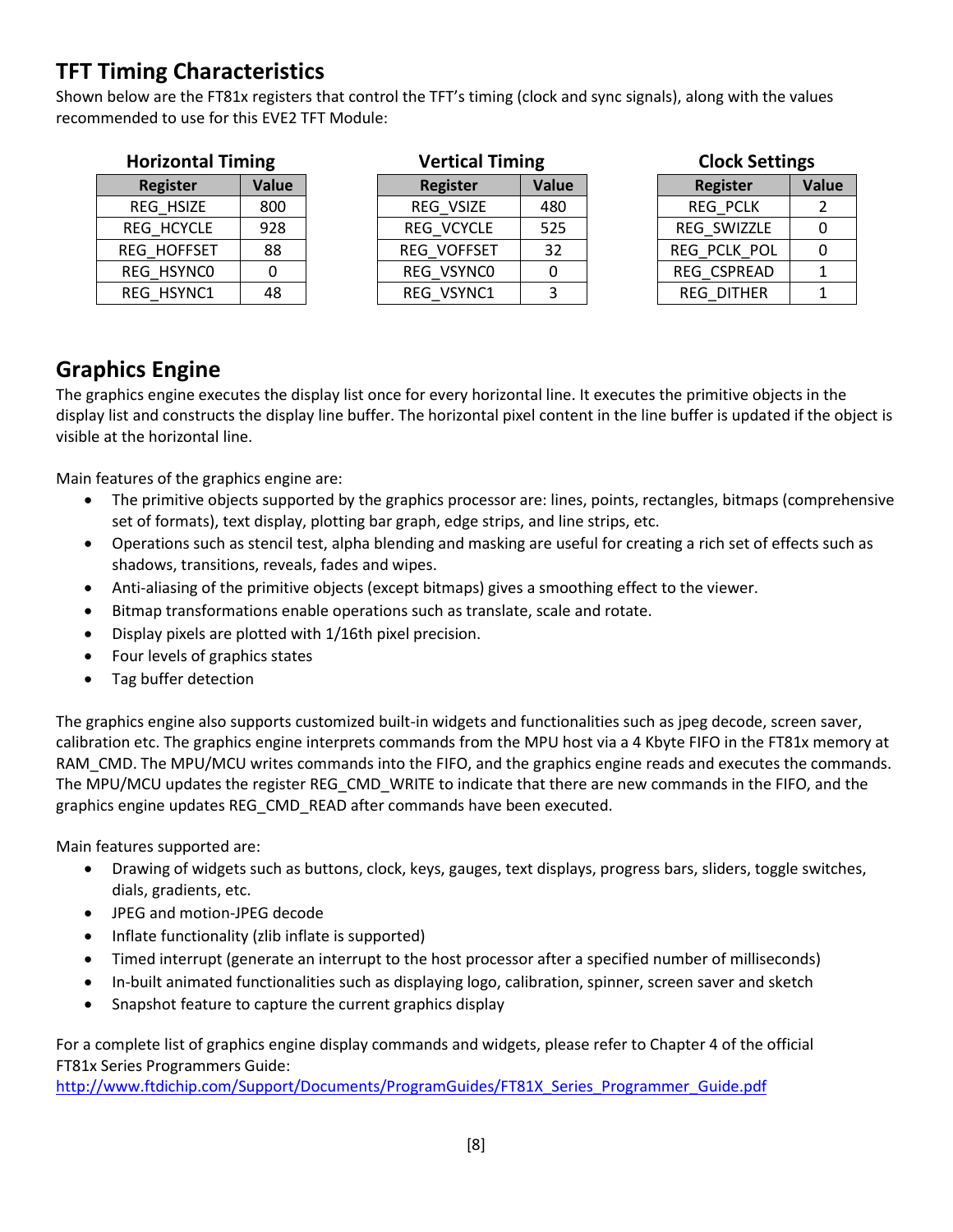#### **Touch-Screen Engine**

The Capacitive Touch Screen Engine (CTSE) of the FT813 communicates with the external Capacitive Touch Panel Module (CTPM) through an I2C interface. The CTPM will assert its interrupt line when there is a touch detected. Upon detecting CTP\_INT\_N line active, the FT813 will read the touch data through I2C. Up to 5 touches can be reported and stored in FT813 registers.

For more details on the FT813 Touch-Screen Engine, please refer to pages 32-35 of the official FT81x Datasheet: [http://www.ftdichip.com/Support/Documents/DataSheets/ICs/DS\\_FT81x.pdf](http://www.ftdichip.com/Support/Documents/DataSheets/ICs/DS_FT81x.pdf)

#### **Audio Engine**

The FT81x provides mono audio output through a PWM output pin, AUDIO L. It outputs two audio sources, the sound synthesizer and audio file playback.

This pin is designed to be passed into a simple filter circuit and then passed to an amplifier for best results. Please refer to the example schematic in the Audio Filter and Amplifier Reference Circuit section on the next page.

#### **Sound Synthesizer**

A sound processor, AUDIO ENGINE, generates the sound effects from a small ROM library of waves table. To play a sound effect listed in Table 4.3, load the REG\_SOUND register with a code value and write 1 to the REG\_PLAY register. The REG PLAY register reads 1 while the effect is playing and returns a '0' when the effect ends. Some sound effects play continuously until interrupted or instructed to play the next sound effect. To interrupt an effect, write a new value to REG\_SOUND and REG\_PLAY registers; e.g. write 0 (Silence) to REG\_SOUND and 1 to PEG\_PLAY to stop the sound effect.

The sound volume is controlled by register REG\_VOL\_SOUND. The 16-bit REG\_SOUND register takes an 8-bit sound in the low byte. For some sounds, marked "pitch adjust" in the table below, the high 8 bits contain a MIDI note value. For these sounds, a note value of zero indicates middle C. For other sounds the high byte of REG\_SOUND is ignored.

#### **Audio Playback**

The FT81x can play back recorded sound through its audio output. To do this, load the original sound data into the FT81x's RAM, and set registers to start the playback. The registers controlling audio playback are:

| REG PLAYBACK START:  | The start address of the audio data.                                                                                                                                           |
|----------------------|--------------------------------------------------------------------------------------------------------------------------------------------------------------------------------|
| REG PLAYBACK LENGTH: | The length of the audio data, in bytes.                                                                                                                                        |
| REG PLAYBACK FREQ:   | The playback sampling frequency, in Hz.                                                                                                                                        |
| REG PLAYBACK FORMAT: | The playback format, one of LINEAR SAMPLES, uLAW SAMPLES, or<br>ADPCM SAMPLES.                                                                                                 |
| REG PLAYBACK LOOP:   | If '0', the sample is played once. If '1', the sample is repeated indefinitely.                                                                                                |
| REG PLAYBACK PLAY:   | A write to this location triggers the start of audio playback, regardless of<br>writing '0' or '1'. Read back '1' when playback is ongoing, and '0' when<br>playback finishes. |
| REG VOL PB:          | Playback volume, 0-255.                                                                                                                                                        |

The mono audio formats supported are 8-bits PCM, 8-bits uLAW and 4-bits IMA-ADPCM. For ADPCM\_SAMPLES, each sample is 4 bits, so two samples are packed per byte, the first sample is in bits 0-3 and the second is in bits 4-7. The current audio playback read pointer can be queried by reading the REG\_PLAYBACK\_READPTR. Using a large sample buffer, looping, and this read pointer, the host MPU/MCU can supply a continuous stream of audio.

For more details on the FT81x Audio Engine, please refer to pages 30-32 of the official FT81x Datasheet: [http://www.ftdichip.com/Support/Documents/DataSheets/ICs/DS\\_FT81x.pdf](http://www.ftdichip.com/Support/Documents/DataSheets/ICs/DS_FT81x.pdf)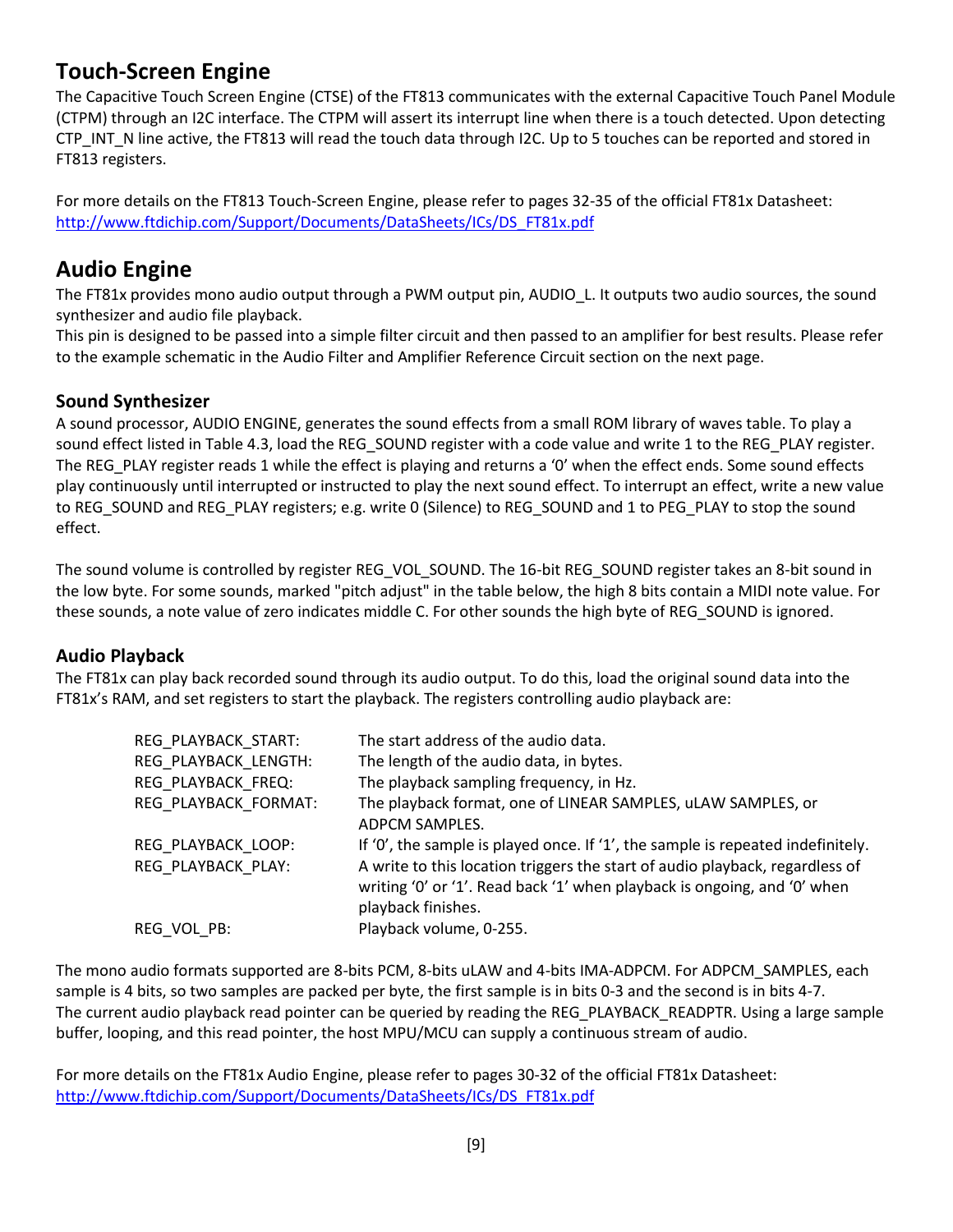#### **Audio Filter and Amplifier Reference Circuit**



This is a reference schematic from FTDI, which can be used to successfully filter and amplify the audio signals coming from the NHD EVE2 TFT Module.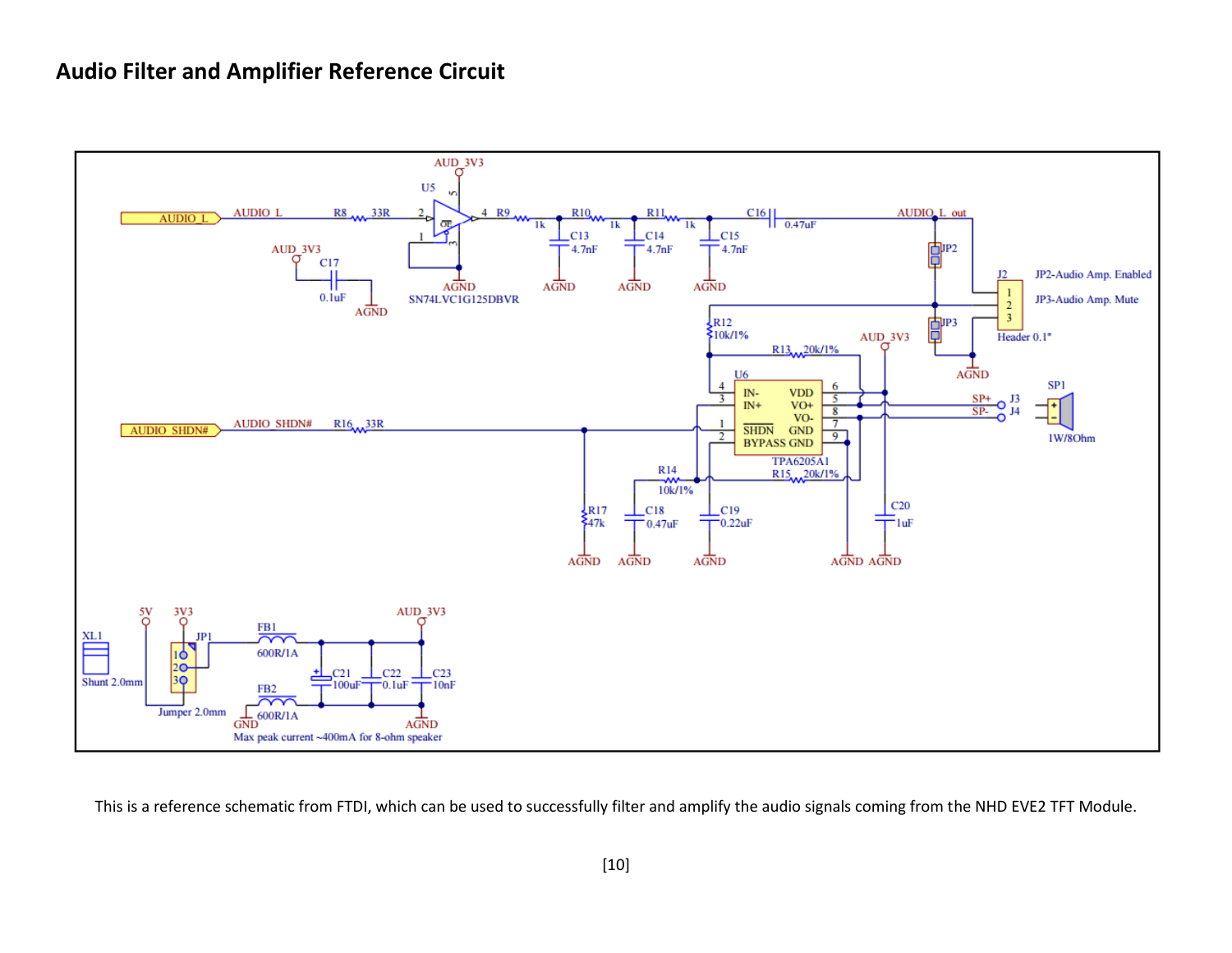## **Additional Information/Resources**

#### **FT81x Datasheet:**

FTDI/Bridgetek FT81x Embedded Video Engine (EVE2) [http://www.ftdichip.com/Support/Documents/DataSheets/ICs/DS\\_FT81x.pdf](http://www.ftdichip.com/Support/Documents/DataSheets/ICs/DS_FT81x.pdf)

#### **Programmers Guide:**

FT81x Series Programmers Guide [http://www.ftdichip.com/Support/Documents/ProgramGuides/FT81X\\_Series\\_Programmer\\_Guide.pdf](http://www.ftdichip.com/Support/Documents/ProgramGuides/FT81X_Series_Programmer_Guide.pdf)

#### **NHD GitHub Page:**

NHD EVE2 TFT Module Example Projects <https://github.com/NewhavenDisplay/EVE2-TFT-Modules>

#### **EVE2 Software Examples:**

FT81x Example Projects [http://www.ftdichip.com/Support/SoftwareExamples/FT800\\_Projects.htm](http://www.ftdichip.com/Support/SoftwareExamples/FT800_Projects.htm)

#### **FTDI/Bridgetek Utilities:**

Screen Designer <http://www.ftdichip.com/Support/Utilities.htm#ESD3>

Image Converters <http://www.ftdichip.com/Support/Utilities.htm#EVEImageConverters>

Audio Converter <http://www.ftdichip.com/Support/Utilities.htm#EVEAudioConverter>

Font Converter <http://www.ftdichip.com/Support/Utilities.htm#EVEFontConverter>

#### **FT80x to FT81x Migration Guide:**

FT80x to FT81x Migration Guide [http://www.ftdichip.com/Support/Documents/AppNotes/AN\\_390%20FT80x%20To%20FT81x%20Migration%20Guide.pdf](http://www.ftdichip.com/Support/Documents/AppNotes/AN_390%20FT80x%20To%20FT81x%20Migration%20Guide.pdf)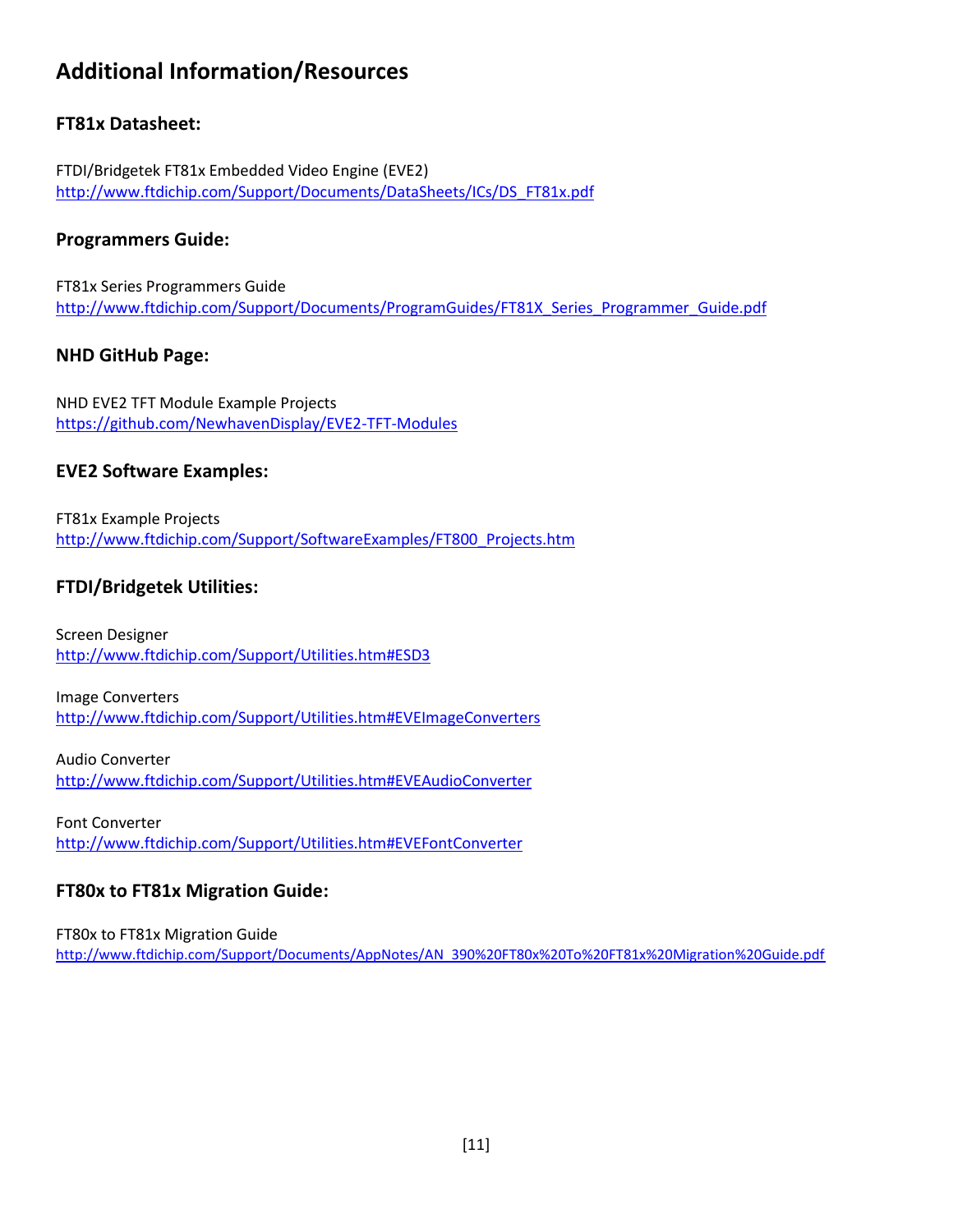## **Quality Information**

| <b>Test Item</b>                                | <b>Content of Test</b>                                                                                                                | <b>Test Condition</b>                                                                 | <b>Note</b>    |
|-------------------------------------------------|---------------------------------------------------------------------------------------------------------------------------------------|---------------------------------------------------------------------------------------|----------------|
| High Temperature storage                        | Endurance test applying the high storage<br>temperature for a long time.                                                              | $+80^{\circ}$ C, 96hrs                                                                | $\overline{2}$ |
| Low Temperature storage                         | Endurance test applying the low storage<br>temperature for a long time.                                                               | $-30^{\circ}$ C, 96hrs                                                                | 1,2            |
| <b>High Temperature</b><br>Operation            | Endurance test applying the electric stress<br>(voltage & current) and the high thermal<br>stress for a long time.                    | +70 $^{\circ}$ C, 96hrs                                                               | $\overline{2}$ |
| Low Temperature<br>Operation                    | Endurance test applying the electric stress<br>(voltage & current) and the low thermal<br>stress for a long time.                     | $-20^{\circ}$ C, 96hrs                                                                | 1,2            |
| High Temperature /<br><b>Humidity Operation</b> | Endurance test applying the electric stress<br>(voltage & current) and the high thermal<br>with high humidity stress for a long time. | +60 $^{\circ}$ C, 90% RH, 96hrs                                                       | 1,2            |
| Thermal Shock resistance                        | Endurance test applying the electric stress<br>(voltage & current) during a cycle of low<br>and high thermal stress.                  | $-20^{\circ}$ C,30min -> 25°C,5min -<br>$>70^{\circ}$ C,30min = 1 cycle<br>10 cycles  |                |
| Vibration test                                  | Endurance test applying vibration to<br>simulate transportation and use.                                                              | 10-55Hz, 15mm amplitude.<br>60 sec in each of 3 directions<br>X,Y,Z<br>For 15 minutes | 3              |
| Static electricity test                         | Endurance test applying electric static<br>discharge.                                                                                 | VS=800V, RS=1.5kΩ, CS=100pF<br>One time                                               |                |

**Note 1:** No condensation to be observed.

**Note 2:** Conducted after 4 hours of storage at 25⁰C, 0%RH.

**Note 3:** Test performed on product itself, not inside a container.

## **Precautions for using LCDs/LCMs**

See Precautions at [www.newhavendisplay.com/specs/precautions.pdf](http://www.newhavendisplay.com/specs/precautions.pdf)

## **Warranty Information**

See Terms & Conditions a[t http://www.newhavendisplay.com/index.php?main\\_page=terms](http://www.newhavendisplay.com/index.php?main_page=terms)